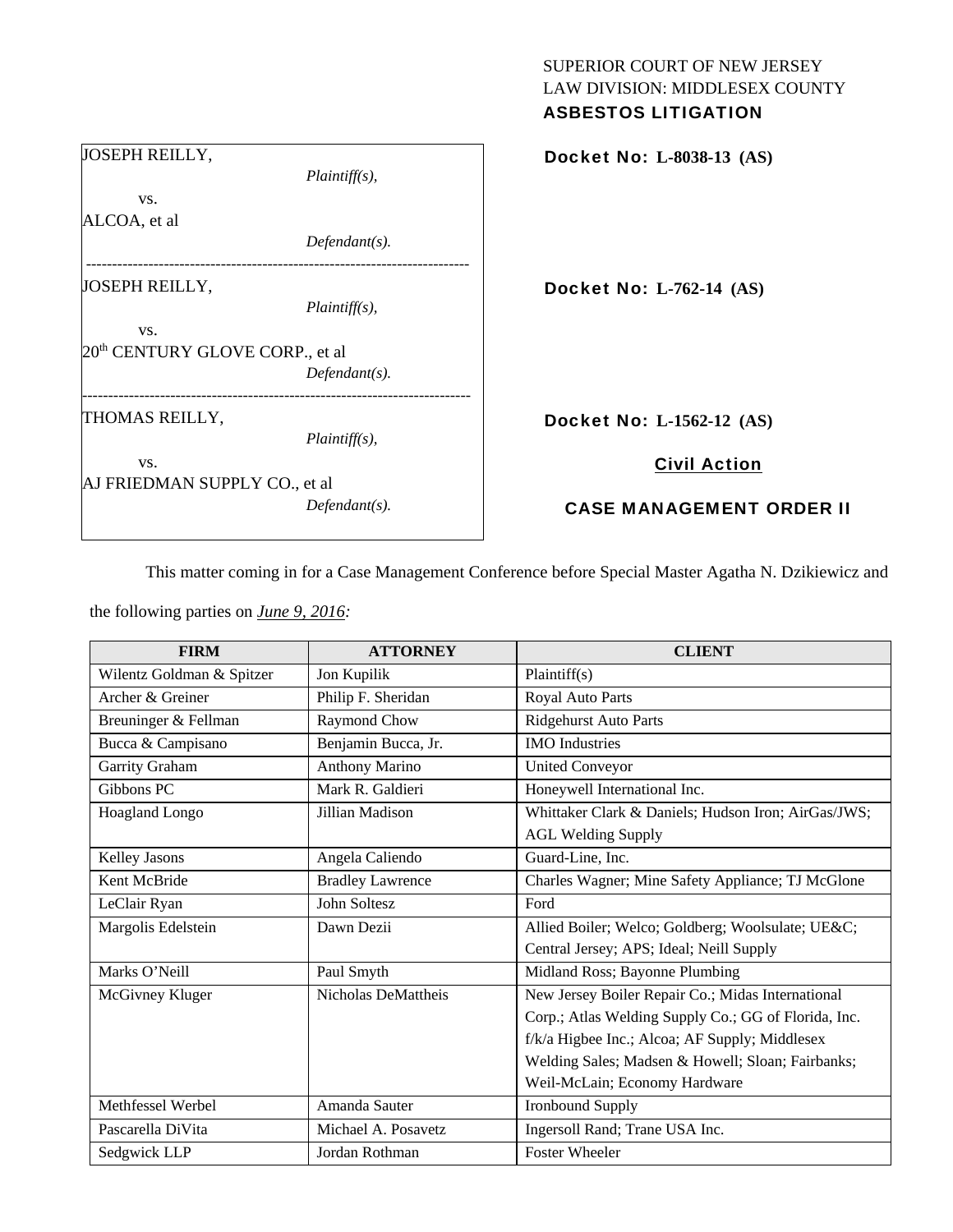| <b>Swartz Campbell</b> | William Morlok       | Allied Glove                                           |
|------------------------|----------------------|--------------------------------------------------------|
| Tierney Law            | Mark Turner          | AJ Friedman Supply; Elizabeth Industrial Supply; Major |
| Wilbraham Lawler       | <b>Tristin Fabro</b> | Western Auto Supply                                    |

IT IS on this **10th** day of **June, 2016**, *effective from the conference date;*

### ORDERED as follows:

Counsel receiving this Order through computerized electronic medium (E-Mail) shall be deemed by the court to have received a copy of the filed original court document. Any document served pursuant to this Order shall be deemed to be served by mail pursuant to *R*.1:5-2.

These matters are hereby consolidated for discovery, case management and trial.

## **DISCOVERY**

| June 29, 2016      | Defendants shall serve answers to standard interrogatories by this date.                                                                                                                                    |
|--------------------|-------------------------------------------------------------------------------------------------------------------------------------------------------------------------------------------------------------|
| July 15, 2016      | Fact discovery, including depositions, shall be completed by this date. Plaintiff's counsel shall<br>contact the Special Master within one week of this deadline if all fact discovery is not<br>completed. |
| September 30, 2016 | Depositions of corporate representatives shall be completed by this date.                                                                                                                                   |

# **EARLY SETTLEMENT**

| June 17, 2016 | Settlement demands shall be served on all counsel and the Special Master by this date. |
|---------------|----------------------------------------------------------------------------------------|
|               |                                                                                        |

July 12, 2016 @ 10:00am Early settlement conference. All defense counsel shall appear with authority to negotiate settlement and have a representative authorized to negotiate settlement available by phone. Any request to be excused from the settlement conference shall be made to the Special Master no later than 4:00pm of the day prior to the conference.

## **SUMMARY JUDGMENT MOTION PRACTICE**

- July 22, 2016 As to Joseph Reilly, summary judgment motions shall be filed no later than this date.
- August 19, 2016 As to Joseph Reilly, last return date for summary judgment motions.
- August 5, 2016 As to Thomas Reilly, summary judgment motions shall be filed no later than this date.
- September 2, 2016 As to Thomas Reilly, last return date for summary judgment motions.

### **MEDICAL DEFENSE**

January 31, 2017 Defendants shall identify its medical experts and serve medical reports, if any, by this date. **In addition, defendants shall notify plaintiff's counsel (as well as all counsel of record) of a joinder in an expert medical defense by this date.** 

\_\_\_\_\_\_\_\_\_\_\_\_\_\_\_\_\_\_\_\_\_\_\_\_\_\_\_\_\_\_\_\_\_\_\_\_\_\_\_\_\_\_\_\_\_\_\_\_\_\_\_\_\_\_\_\_\_\_\_\_\_\_\_\_\_\_\_\_\_\_\_\_\_\_\_\_\_\_\_\_\_\_\_\_\_\_\_\_\_\_\_\_\_\_\_\_\_\_\_\_\_\_\_\_\_\_\_\_\_\_